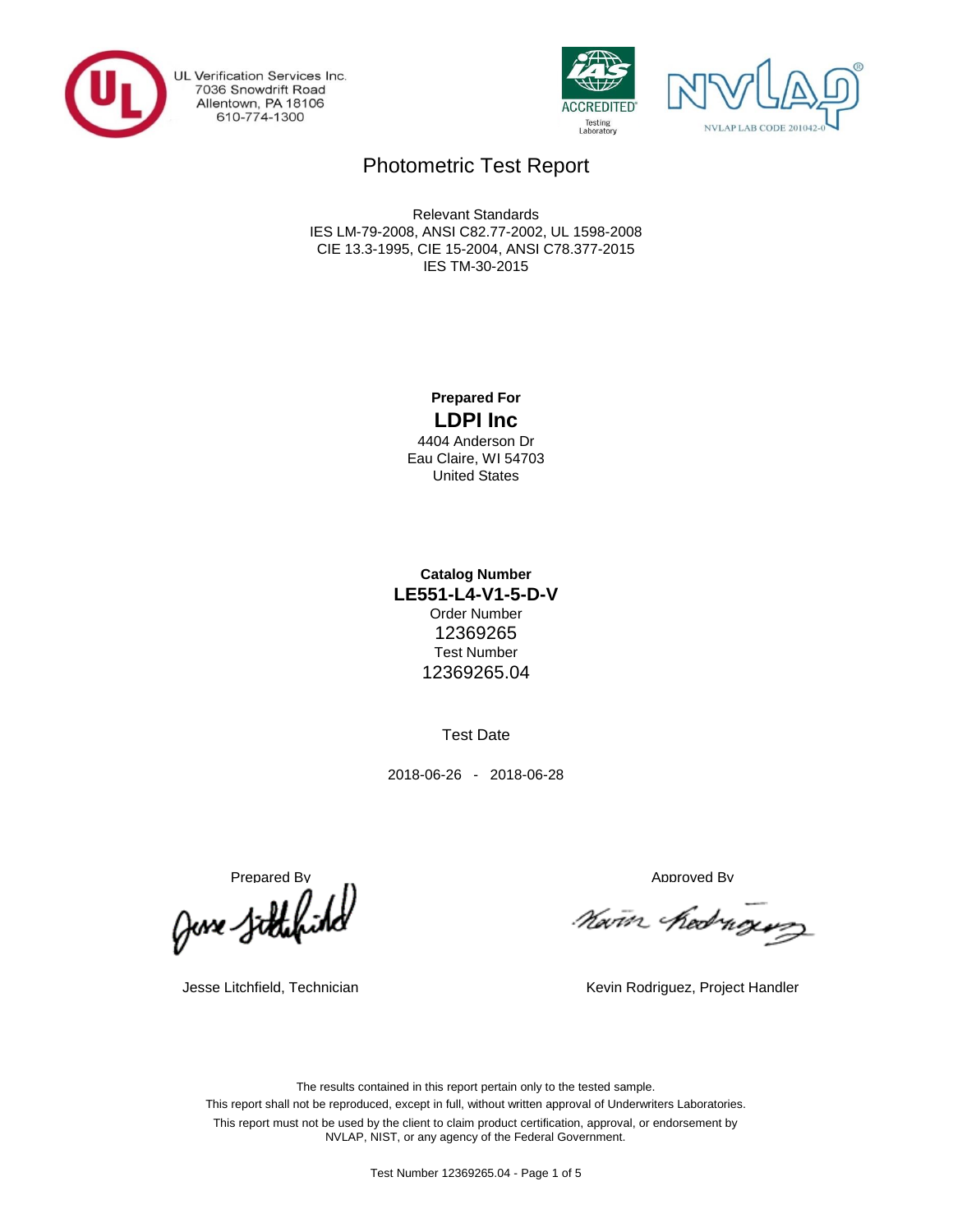

## **Table of Contents**

| <b>Summary of Results</b>         | Page 3 |
|-----------------------------------|--------|
| <b>Integrating Sphere Results</b> | Page 4 |
| <b>In-Situ Results</b>            | Page 5 |

Laboratory results may not be representative of field performance Ballast factors have not been applied

Testing was performed in a 3-meter integrating sphere using the 4π geometry method.

Absorption correction was employed for Sphere measurement

Test Number 12369265.04 - Page 2 of 5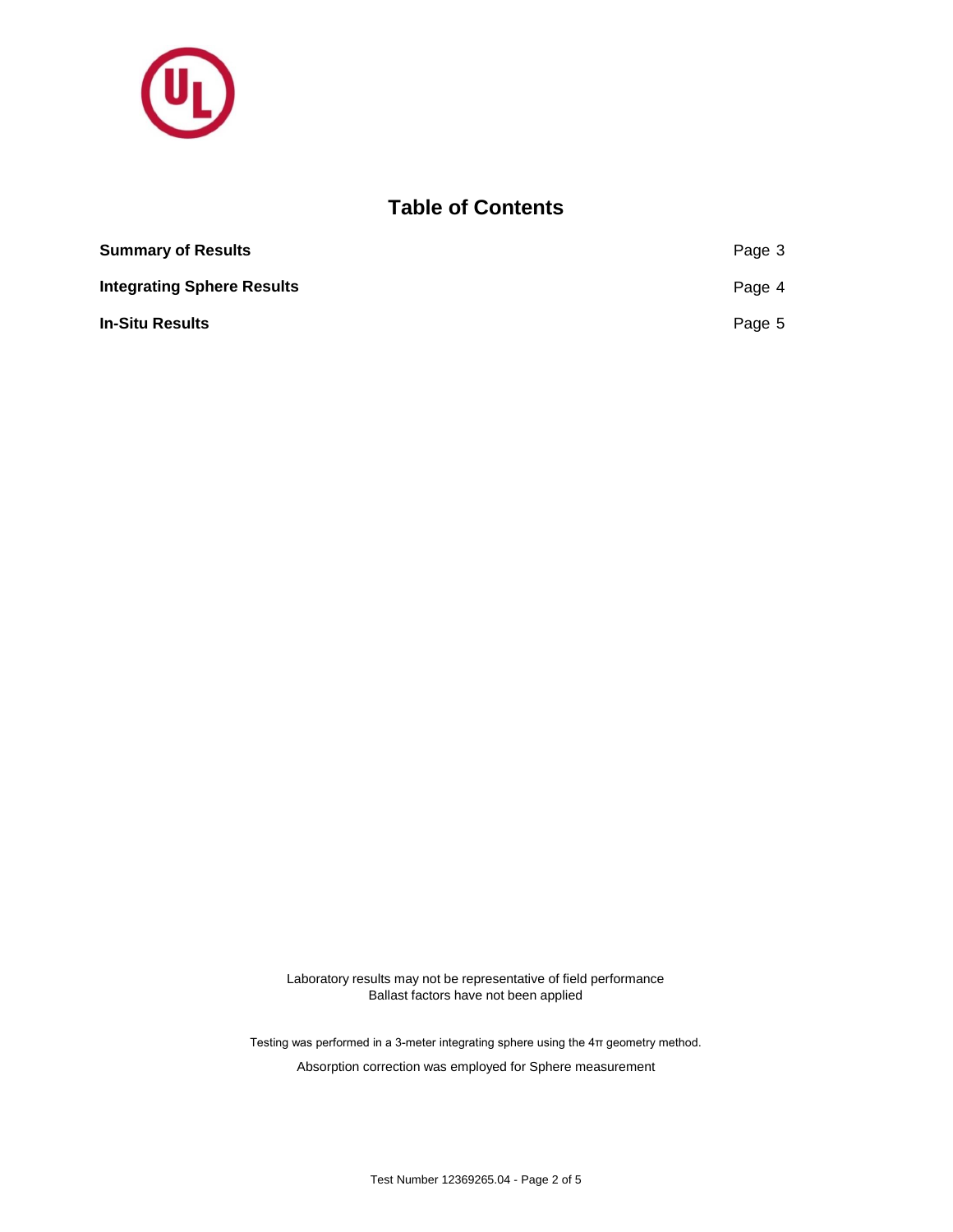

One Inventronics EUD-096S210DTA driver 180 white LEDs **Ballast/Driver: Lamp:** Pendant **Luminaire Description:** Formed aluminum housing, clear/frosted glass lens enclosures **Mounting:**



## **Summary of Results**

| <b>Integrating Sphere</b> |              |             |  |  |  |  |
|---------------------------|--------------|-------------|--|--|--|--|
| Luminous Flux:            |              | 7085 Lumens |  |  |  |  |
| Efficacy:                 | $114.8$ lm/w |             |  |  |  |  |
| CCT:                      | 4940 K       |             |  |  |  |  |
| CRI (Ra):                 | 83.7         |             |  |  |  |  |

#### **Electrical Data at 277 VAC**

| Test Temperature: | 25.1 °C   |
|-------------------|-----------|
| Voltage:          | 277.0 VAC |
| Current:          | 0.2407 A  |
| Power:            | 61.40 W   |
| Power Factor:     | 0.921     |
| Frequency:        | 60 Hz     |
| Current THD:      | 15.6%     |

#### **In-Situ**

| 25.1 °C. | LED Temperature:      | 54.5 $\degree$ C |
|----------|-----------------------|------------------|
| 77.0 VAC | Driver Temperature:   | 40.3 °C          |
| 2407 A   | Measured LED Current: | 0.05260 A        |

Temperature is offset to an ambient temperature of 25°C as described in UL1598-2008.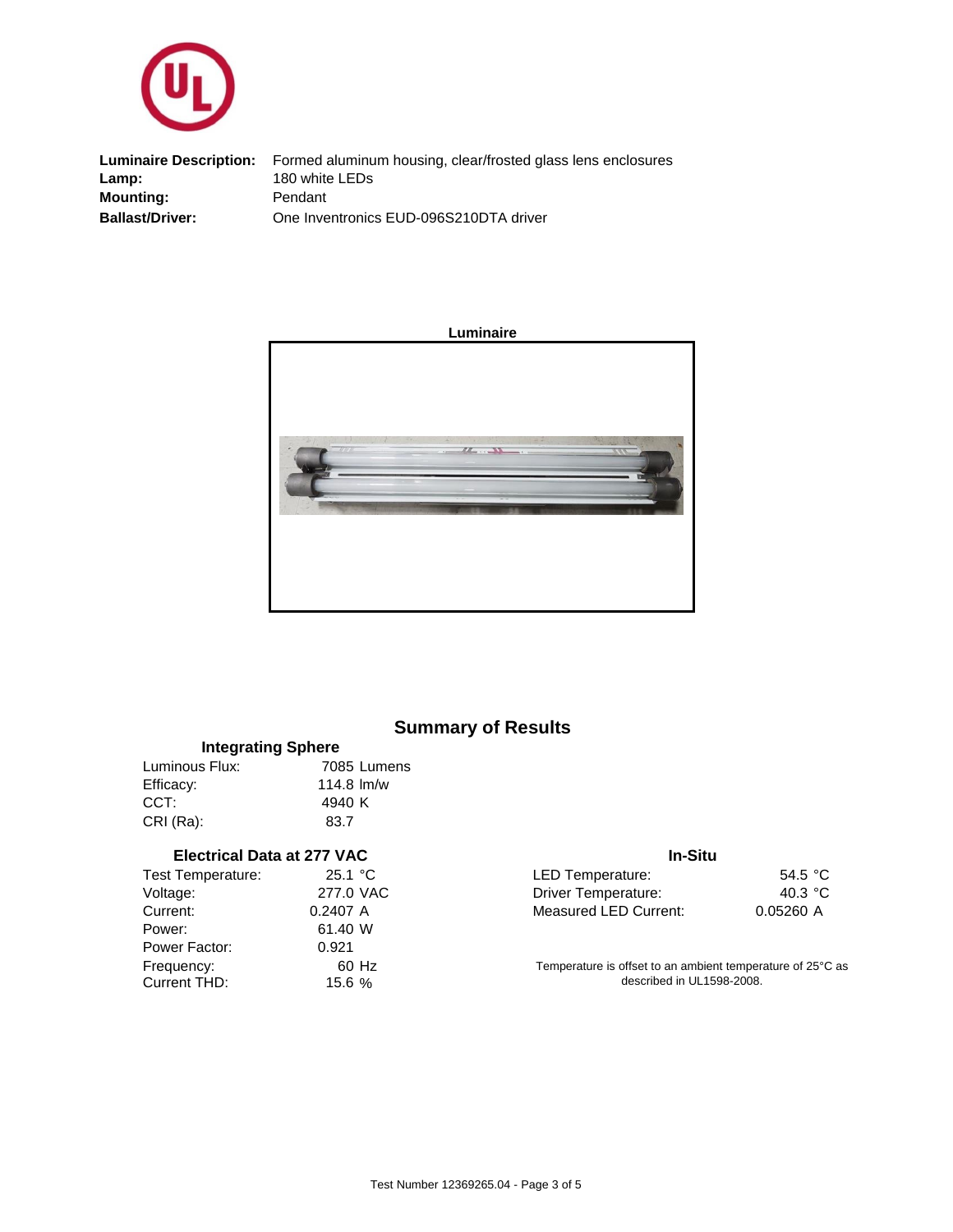

# **Color Quality - Integrating Sphere**

Integrating Sphere Test Conditions

|                      | Temperature          | Voltage                     | <b>Current</b>    | <b>Power</b>              | <b>Power Factor</b> | <b>Frequency</b>               | <b>Current THD</b> |
|----------------------|----------------------|-----------------------------|-------------------|---------------------------|---------------------|--------------------------------|--------------------|
|                      | 25.1 °C              | 120.0 VAC                   | 0.5186 A          | 61.71 W                   | 0.992               | 60 Hz                          | 7.51 %             |
|                      |                      |                             |                   | <b>Summary of Results</b> |                     |                                |                    |
|                      | <b>Total Output:</b> |                             | 7085 Lumens       |                           |                     | Chromaticity (x):              | 0.3469             |
|                      | <b>Efficacy:</b>     |                             | 114.8 lm/w        |                           |                     | Chromaticity (y):              | 0.3546             |
|                      | CCT:                 |                             | 4940 K            |                           |                     | Chromaticity (u'):             | 0.2115             |
|                      | CRI (Ra):            |                             | 83.7              |                           |                     | Chromaticity (v'):             | 0.4864             |
|                      | <b>CRI (R9):</b>     |                             | 12.4              |                           | <b>TM-30 Rf:</b>    |                                | 82                 |
|                      | Peak Wavelength:     |                             | 451<br>nm         |                           | TM-30 Rg:           |                                | 96.5               |
|                      |                      | <b>Dominant Wavelength:</b> | 573<br>nm         |                           | Duv:                |                                | 0.0007             |
|                      | <b>S/P Ratio:</b>    |                             | 1.94              |                           |                     |                                |                    |
|                      |                      |                             |                   |                           |                     |                                |                    |
| 0.9                  |                      | CIE 1931, 2 Degree          |                   |                           |                     | <b>Nominal CCT Quadrangles</b> |                    |
|                      |                      |                             |                   | 0.46                      |                     |                                |                    |
| 0.8                  |                      |                             |                   | 0.44                      |                     |                                |                    |
| 0.7                  |                      |                             |                   | 0.42                      |                     |                                |                    |
| 0.6                  |                      |                             |                   |                           |                     |                                |                    |
|                      |                      |                             |                   | 0.4                       |                     |                                | 2200K              |
| 0.5<br>$\rightarrow$ |                      |                             |                   | 0.38                      |                     | 3000K                          | 2700 2500K         |
| 0.4                  |                      | assets                      |                   | $\rightarrow$<br>0.36     |                     | 3500K<br>4000K                 |                    |
| 0.3                  |                      |                             |                   |                           | 4500K               |                                |                    |
|                      |                      |                             |                   | 0.34                      | 5000K               |                                |                    |
| 0.2                  |                      |                             |                   | 0.32                      | 5700K               |                                |                    |
| 0.1                  |                      |                             |                   | 0.3                       |                     | Inside Quad 5000 K             |                    |
| $\mathbf 0$          |                      |                             |                   |                           |                     |                                |                    |
|                      | 0<br>$0.1$ 0.2 0.3   | $0.4$ 0.5                   | 0.6<br>0.7<br>0.8 | 0.28                      | 0.35<br>0.3         | 0.4<br>0.45                    | 0.5                |

#### **Color Rendering Index Detail**

0.3 0.35 0.4 0.45 0.5 **x**

| Ra (CRI) |                                                                                                                       | <b>R2</b> | R <sub>3</sub> | R4 | R <sub>5</sub> | R <sub>6</sub> | - R7 | R <sub>8</sub> | R <sub>9</sub> | R101 | R <sub>11</sub> | R12   R13   R14   R15 |  |
|----------|-----------------------------------------------------------------------------------------------------------------------|-----------|----------------|----|----------------|----------------|------|----------------|----------------|------|-----------------|-----------------------|--|
| 83.7     | ່ 82.3   88.4   92.4   83.6   82.3   83.2   88.0   69.0   12.4   72.0   82.9   58.1   83.9   96.0   76.6 <sub> </sub> |           |                |    |                |                |      |                |                |      |                 |                       |  |